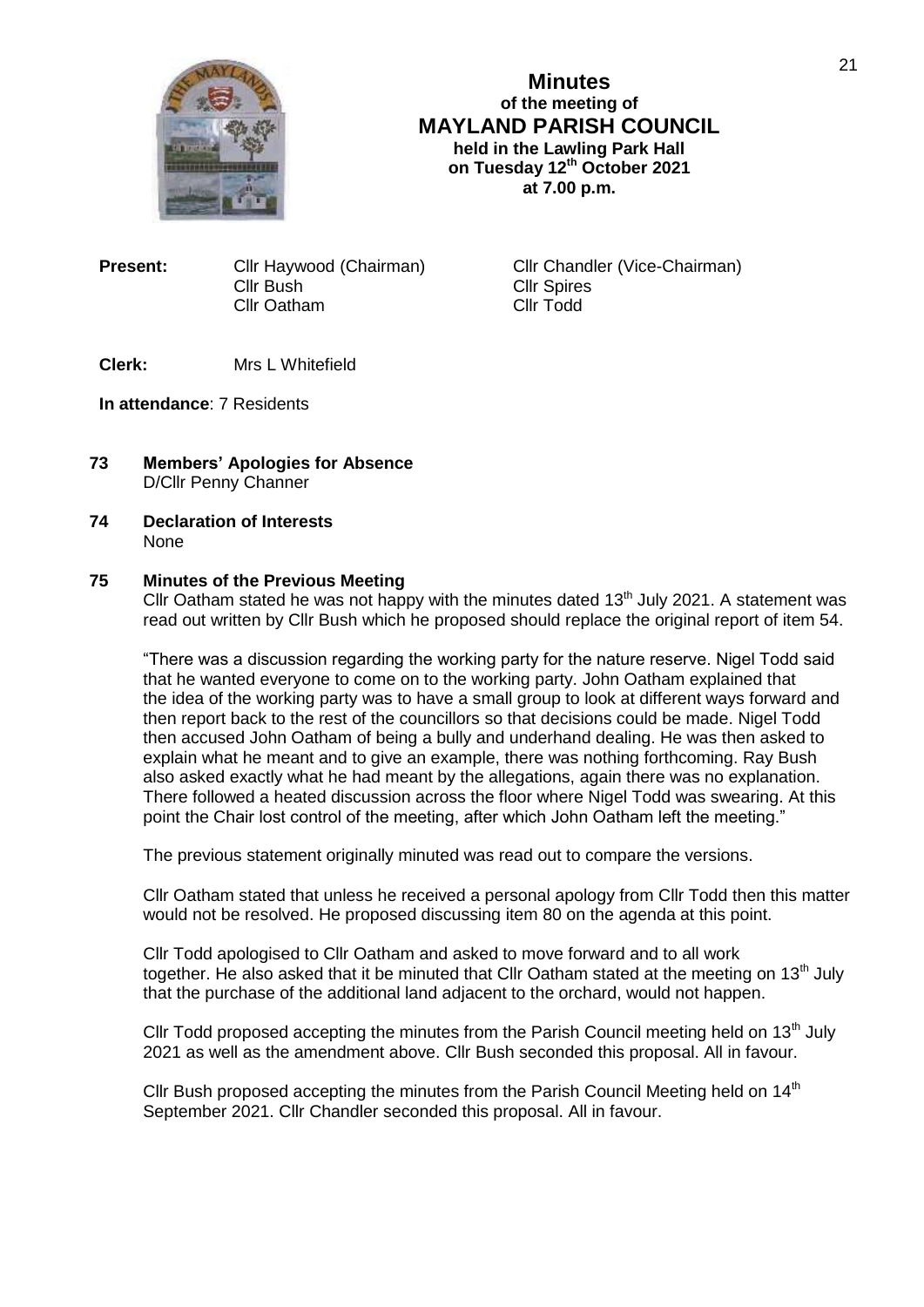#### **76 Public Discussion**

- A resident thanked the Parish Council for cutting the hedge along Esplanade/North Drive
- A resident from North Drive expressed his concerns about the impact of the new orchard on the residents of North Drive. He felt it had not been discussed with them first. He thought it might be a security threat, that it could be used for drug taking and other activities, and might cause harm to the natural habitat. He was concerned that trees were being taken down and pathways created.

Cllr Haywood reassured him that all these issues would be discussed at a Management committee meeting which was being arranged at this meeting.

Cllr Spires pointed out about the discussion with the Tree preservation officer at Maldon District Council and that all the points raised at this meeting were listed in the previous month's minutes. He assured the resident that nothing would be done that would not conform with the TPO officers requests and that the wildlife would be protected.

The Management committee can include residents so that they can be included in any discussions.

## **77 Planning**

The following applications were considered and comment to the Planning Authority agreed:-

#### **21/00857/FUL PP -10148013**

**Proposal:** Change of use from shop (62a) and office (62b) to carer's accommodation **Address:** 62 Nipsells Chase, Mayland

All Councillors wanted more clarification on this planning proposal before it gives a response.

#### **21/00991/HOUSE PP -10221774**

**Proposal:** Two storey rear extension **Address:** 13, Hillcrest, Mayland

No objection to this proposal, but a comment was made that the Parish Council feels that it is not acceptable for the large area of flat roof described in the application.

#### **78 Finance**

Councillors received a list of all payments and receipts. The approved payments and receipts are listed below: -

#### **TRANSFER**

| <b>PAYMENTS</b> |                                |                                          | <b>NET</b> |
|-----------------|--------------------------------|------------------------------------------|------------|
| <b>Date</b>     | Payee                          | Service/supply                           |            |
| 08-Oct-21       | County Broadband               | WiFi                                     | 27.61      |
| 17-Sep-21       | Voipfone                       | Renewal Fee                              | 3.00       |
| 12-Sep-21       | Eon                            | <b>Street Lighting</b>                   | 154.90     |
| 16-Sep-21       | <b>Maldon Garden Machinery</b> | To sharpen blade on hedge cutter         | 29.17      |
| 02-Oct-21       | Gards                          | 4 x Timber posts, postcrete              | 23.49      |
| 06-Oct-21       | <b>Maldon Garden Machinery</b> | Mountfield mower                         | 315.83     |
| 30-Sep-21       | <b>Total Amenity Supplies</b>  | 5L Roundup weedkiller                    | 49.98      |
| 07-Oct-21       | ICO                            | Renewal for ICO Certificate              | 40.00      |
| 08-Sep-21       | Amazon                         | 2 x 128GB Memory sticks for data storage | 16.64      |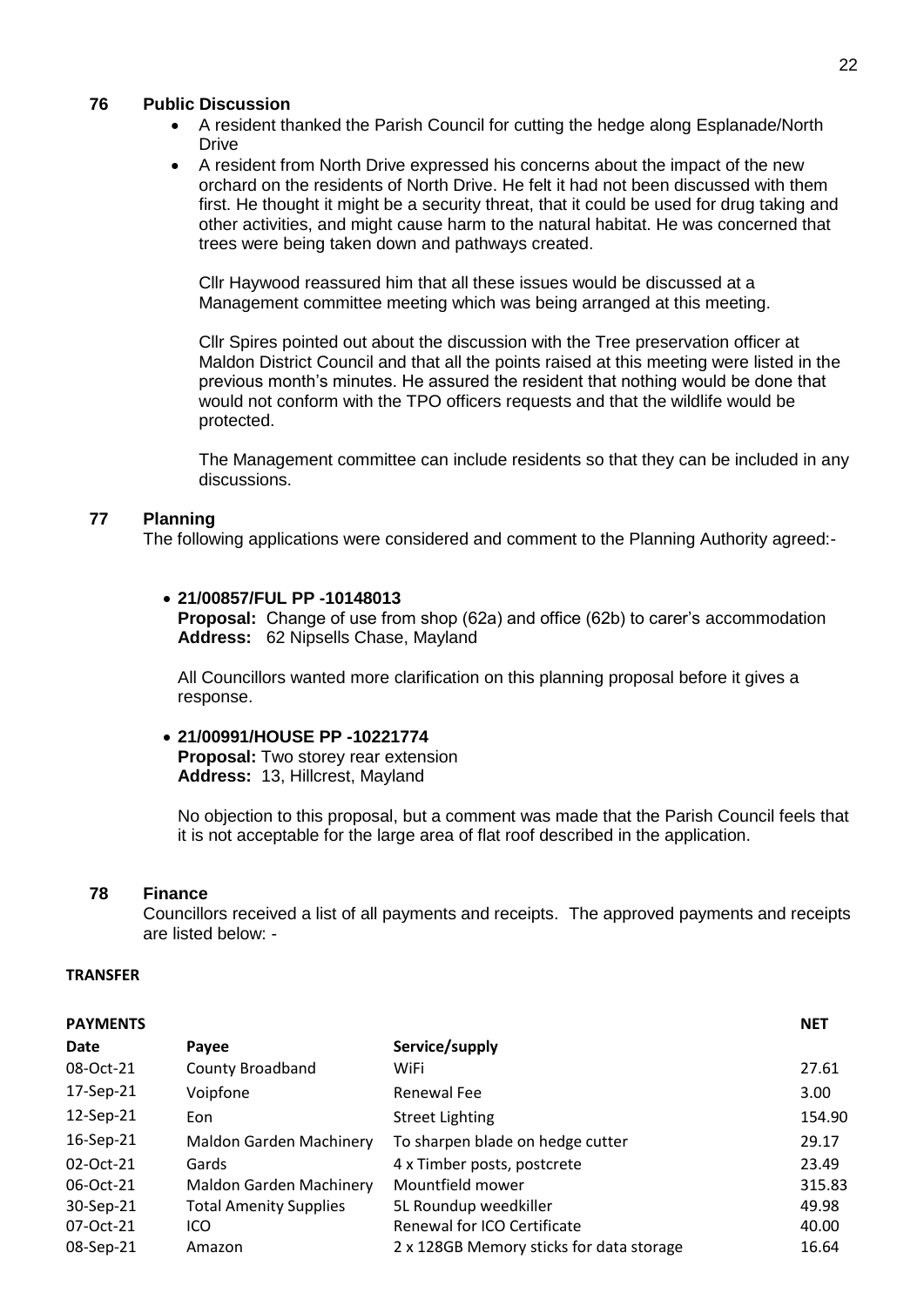| 06-Oct-21         | Amazon                         | 5 x Reams of paper/100 Poly pockets             | 21.58     |
|-------------------|--------------------------------|-------------------------------------------------|-----------|
| 12-Oct-21         | <b>Maldon District Council</b> | <b>Engagement team August</b>                   | 140.24    |
| 12-Oct-21         | <b>Maldon District Council</b> | Engagement team September                       | 140.24    |
| 12-Oct-21         | S-Type Security                | Patrols for September                           | 490.00    |
| 12-Oct-21         | MSJ Garwood & Son              | Overmarking 5 pitches                           | 236.90    |
| 12-Oct-21         | MSJ Garwood & Son              | Grounds Maintenance September                   | 2,183.80  |
| 12-Oct-21         | <b>Clearwater Technology</b>   | Half yearly maintenance for hall                | 225.36    |
| 12-Oct-21         | <b>EALC</b>                    | Chairman's Training Oct/Nov/Dec                 | 270.00    |
| 12-Oct-21         | <b>EALC</b>                    | <b>Essex Highways Briefing</b>                  | 20.00     |
| 12-Oct-21         | A&J Lighting                   | To change bulb in Cherry Alley                  | 150.45    |
| 12-Oct-21         | Fordesigns                     | To supply sign for slide                        | 140.00    |
| 12-Oct-21         | Wicksteed                      | M8 Pentagon key for roundabout                  | 16.50     |
| 12-Oct-21         | Mrs L Whitefield               | Petty Cash Top up                               | 40.91     |
| 14-Oct-21         | <b>NEST</b>                    | <b>Staff Pension</b>                            | 116.09    |
| 24-Oct-21         | <b>MPC Staff</b>               | <b>Staff Wages</b>                              | 2,053.04  |
|                   |                                |                                                 | 6,909.73  |
| <b>RECEIPTS</b>   |                                |                                                 |           |
| 15-Sep-21         | <b>Mayland Football Club</b>   | Fees for August/September 2021                  | 360.00    |
| 21-Sep-21         | R Cook                         | Hire Deposit for 23/10                          | 75.00     |
| 04-Oct-21         | <b>Maldon District Council</b> | Precept                                         | 50,124.50 |
| 04-Oct-21         | <b>Casual Hirers</b>           | <b>Tennis Hire</b>                              | 41.00     |
|                   |                                |                                                 | 50,600.50 |
| <b>PETTY CASH</b> |                                |                                                 |           |
| 23-Sep-21         | Home Bargains                  | Toilet roll, bleach, cleaning materials         | 24.24     |
| 02-Oct-21         | Gards                          | 4 x Fence posts, postcrete (some cash, rest DC) | 16.67     |
|                   |                                |                                                 | 40.91     |

 Cllr Bush proposed that these payments be accepted. Cllr Haywood seconded this proposal. All in favour.

## **79 Clerk's Report**

Each Councillor has received an update on matters from the previous meeting.

**80 Apology –** This item was covered under item 75

# **81 Lawling Park Committee** *including Bakersfield, Lawling Playing Field & Dog Walk Area*

- **Update –** An update was given from the LPC meeting
	- o Roundabout surfacing to be replaced at a cost of £2,640
	- o To carry out work in small playground, wet pour replaced, to replace rope net, jet wash all equipment at a cost of £2,505.
	- o New signs in small playground at a cost of £250
	- o To spray weeds along Bakersfield
	- o Chains to be replaced on all 4 swings at a cost of £143 per set
	- o To replace all nuts/bolts in small playground with a budget of £200
- **Drainage-** A quote was considered from D Moore to add a drain along Bakersfield path. Concerns that diversion to drains could be too much. Clerk to get more quotes.
- **Scale Swing –** Options for disabled pieces of equipment to be discussed at next Lawling Park Committee meeting